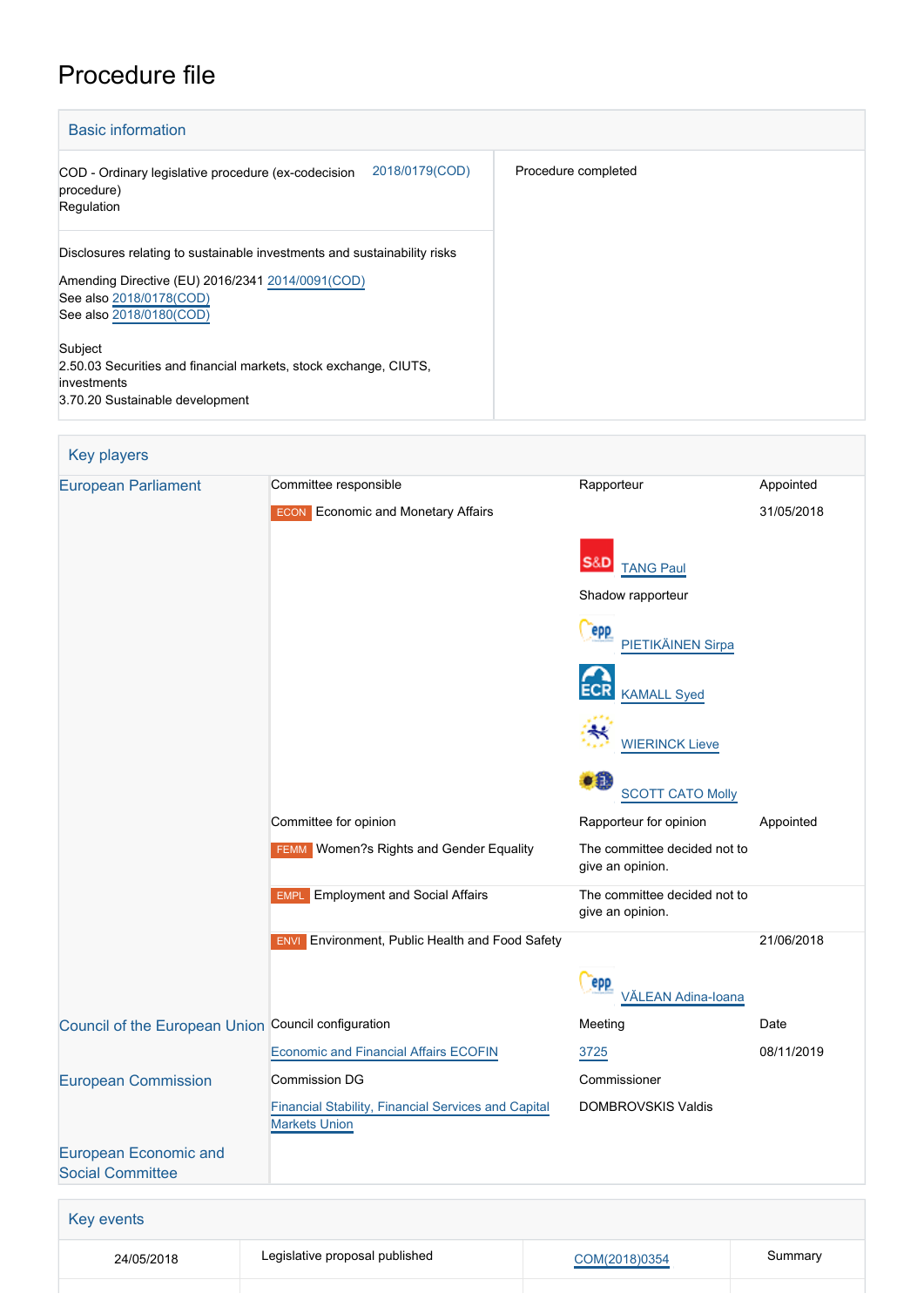| 05/07/2018 | Committee referral announced in<br>Parliament, 1st reading                                            |                               |         |
|------------|-------------------------------------------------------------------------------------------------------|-------------------------------|---------|
| 05/11/2018 | Vote in committee, 1st reading                                                                        |                               |         |
| 05/11/2018 | Committee decision to open<br>interinstitutional negotiations with report<br>adopted in committee     |                               |         |
| 09/11/2018 | Committee report tabled for plenary, 1st<br>reading                                                   | A8-0363/2018                  | Summary |
| 12/11/2018 | Committee decision to enter into<br>interinstitutional negotiations announced<br>in plenary (Rule 71) |                               |         |
| 14/11/2018 | Committee decision to enter into<br>interinstitutional negotiations confirmed<br>by plenary (Rule 71) |                               |         |
| 31/03/2019 | Approval in committee of the text agreed<br>at 1st reading interinstitutional<br>negotiations         | PE637.263 GEDA/A/(2019)002927 |         |
| 18/04/2019 | Results of vote in Parliament                                                                         | ≙                             |         |
| 18/04/2019 | Debate in Parliament                                                                                  | V.                            |         |
| 18/04/2019 | Decision by Parliament, 1st reading                                                                   | T8-0435/2019                  | Summary |
| 08/11/2019 | Act adopted by Council after Parliament's<br>1st reading                                              |                               |         |
| 25/11/2019 | End of procedure in Parliament                                                                        |                               |         |
| 27/11/2019 | Final act signed                                                                                      |                               |         |
| 09/12/2019 | Final act published in Official Journal                                                               |                               |         |

# Technical information

| Procedure reference                          | 2018/0179(COD)                                                                                          |
|----------------------------------------------|---------------------------------------------------------------------------------------------------------|
| Procedure type                               | COD - Ordinary legislative procedure (ex-codecision procedure)                                          |
| Procedure subtype                            | Legislation                                                                                             |
| Legislative instrument                       | Regulation                                                                                              |
|                                              | Amending Directive (EU) 2016/2341 2014/0091 (COD)<br>See also 2018/0178(COD)<br>See also 2018/0180(COD) |
| Legal basis                                  | Treaty on the Functioning of the EU TFEU 114                                                            |
| Other legal basis                            | Rules of Procedure FP 159                                                                               |
| Mandatory consultation of other institutions | <b>European Economic and Social Committee</b>                                                           |
| Stage reached in procedure                   | Procedure completed                                                                                     |
| Committee dossier                            | ECON/8/13229                                                                                            |

| Documentation gateway              |               |            |    |         |
|------------------------------------|---------------|------------|----|---------|
| Legislative proposal               | COM(2018)0354 | 24/05/2018 | EC | Summary |
| Document attached to the procedure | SWD(2018)0264 | 24/05/2018 | EC |         |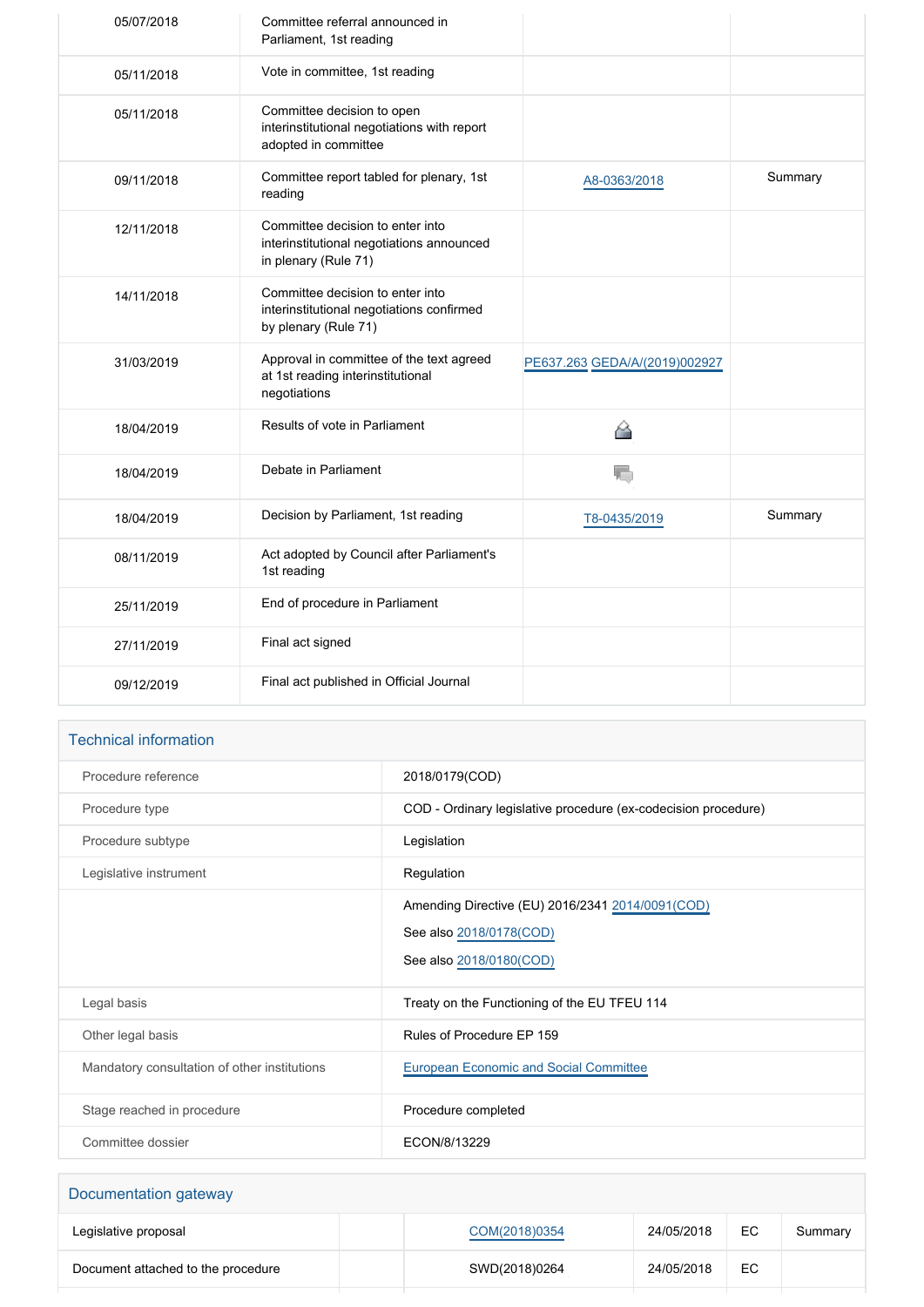| Document attached to the procedure                                 |             | SWD(2018)0265       | 24/05/2018 | EC         |         |
|--------------------------------------------------------------------|-------------|---------------------|------------|------------|---------|
| Committee draft report                                             |             | PE626.716           | 02/08/2018 | <b>EP</b>  |         |
| Amendments tabled in committee                                     |             | PE627.830           | 17/09/2018 | EP         |         |
| Committee opinion                                                  | <b>ENVI</b> | PE628.607           | 11/10/2018 | <b>EP</b>  |         |
| Economic and Social Committee: opinion,<br>report                  |             | CES2766/2018        | 17/10/2018 | <b>ESC</b> |         |
| Committee report tabled for plenary, 1st<br>reading/single reading |             | A8-0363/2018        | 09/11/2018 | EP         | Summary |
| Coreper letter confirming interinstitutional<br>agreement          |             | GEDA/A/(2019)002927 | 27/03/2019 | CSL        |         |
| Text agreed during interinstitutional<br>negotiations              |             | PE637.263           | 27/03/2019 | <b>EP</b>  |         |
| Text adopted by Parliament, 1st<br>reading/single reading          |             | T8-0435/2019        | 18/04/2019 | <b>EP</b>  | Summary |
| Commission response to text adopted in<br>plenary                  |             | SP(2019)440         | 08/08/2019 | EC         |         |
| Draft final act                                                    |             | 00087/2019/LEX      | 27/11/2019 | CSL        |         |

### Additional information

Research document [Briefing](http://www.europarl.europa.eu/thinktank/en/document.html?reference=EPRS_BRI(2019)635572)

Final act  [Regulation 2019/2088](https://eur-lex.europa.eu/smartapi/cgi/sga_doc?smartapi!celexplus!prod!CELEXnumdoc&lg=EN&numdoc=32019R2088) [OJ L 317 09.12.2019, p. 0001](https://eur-lex.europa.eu/legal-content/EN/TXT/?uri=OJ:L:2019:317:TOC) Summary Delegated acts

2022/2634(DEA) Examination of delegated act

# Disclosures relating to sustainable investments and sustainability risks

PURPOSE: to strengthen the protection for end-investors and improve the disclosure of information on sustainable investments to them.

PROPOSED ACT: Council Directive.

ROLE OF THE EUROPEAN PARLIAMENT: the Council adopts the act after consulting the European Parliament but without being obliged to follow its opinion.

BACKGROUND: in the absence of harmonised Union rules on sustainability-related disclosures to end-investors, it is likely that diverging measures will continue to be adopted at national level and different approaches in different financial services sectors might persist.

In ensuring compliance with the Paris Climate Agreement, Member States are likely to adopt divergent national measures which could create obstacles to the smooth functioning of the internal market and be detrimental to financial market participants and financial advisors.

This proposal is part of a wider Commission initiative on sustainable development. It aims to bring institutional investors (management companies of undertakings for collective investment in transferable securities (UCITS), alternative investment fund managers (FIA), insurance companies, institutions for occupational retirement provision (IORP), European venture capital fund managers (EuVECA), European social entrepreneurship fund managers (EuSEF) and investment firms) to integrate environmental, social and governance (ESG) criteria into their internal processes and to inform their clients.

The proposal is presented in parallel with a proposal to help investors compare the carbon footprint of investments.

This should ensure that financial market participants undertakings for collective investment in transferable securities (UCITS) management companies, alternative investment fund managers (AIFMs), insurance undertakings, institutions for occupational retirement provision (IORPs),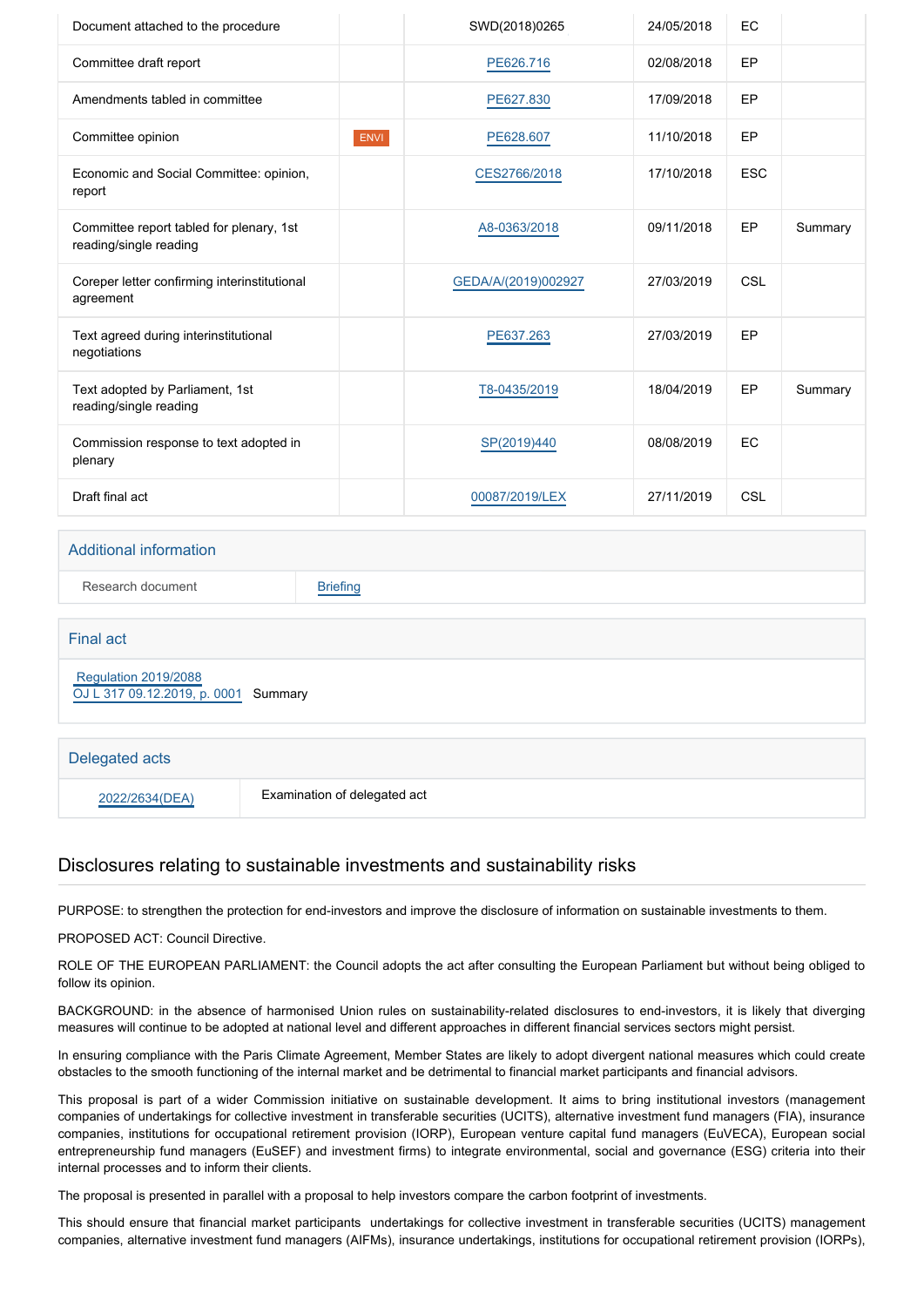European venture capital fund (EuVECA) managers, European social entrepreneurship funds (EuSEF) managers and investment firms - that receive a mandate from their clients or beneficiaries to take investment decisions on their behalf would integrate environmental, social and governance (ESG) considerations into their internal processes and inform their clients in this respect.

The proposal is presented in parallel with a [proposal](http://www.europarl.europa.eu/oeil/popups/ficheprocedure.do?reference=2018/0180(COD)&l=en) to help investors compare the carbon footprint of investments.

IMPACT ASSESSMENT: a clear and coherent approach on integration of ESG risks would have the following economic impacts: end-investors will have more information on how financial market participants and financial advisors integrate ESG risks in their investment decision-making or advisory processes. ESG risks would be more systematically taken into account in financial modelling, leading to an optimal risk-return trade-off at least in the long-term, thereby fostering market efficiency. This will encourage financial market participants and financial advisors to be innovative in investment strategies or in their recommendations.

CONTENT: the proposed Regulation establishes harmonised rules on transparency to be applied by financial market participants, by insurance intermediaries providing advice on insurance-based investment products and by financial advisers in relation to:

- the integration of sustainability risks in their investment decision-making processes or, where relevant, advisory processes;
- transparency as regards financial products which target sustainable investments, including reduction in carbon emissions.

The term sustainable investments covers: (i) investments in an economic activity that contributes to an environmental objective; (ii) investments in an economic activity that contributes to a social objective, and in particular an investment that contributes to tackling inequality, an investment fostering social cohesion, social integration and labour relations, or an investment in human capital or economically or socially disadvantaged communities; (iii) investments in companies following good governance practices, and in particular companies with sound management structures, employee relations, remuneration of relevant staff and tax compliance.

Specifically, the proposal:

- requires financial market participants to publish written policies on the integration of sustainability risks in investment decision making process;
- obliges financial market participants to publish them on their websites and maintain the policies up-to-date. This obligation also extends to financial advisors.
- obliges financial market participants and financial advisors market financial products or services claim that such products or services pursue sustainable investment objectives, obliging them to disclose information on the contribution of the investment decisions to the sustainable investment objectives (ex-post disclosure in regular reporting);
- provides that financial market participants and financial advisors must ensure that marketing communications do not contradict the information disclosed pursuant to this Regulation.

This proposal amends [Directive \(EU\) 2016/2341.](https://eur-lex.europa.eu/legal-content/EN/TXT/?qid=1530871140709&uri=CELEX:32016L2341) It empowerments the Commission to adopt delegated acts specifying the prudent person rule with respect to the consideration of ESG risks and the inclusion of ESG factors in internal investment decisions and risk management processes.

## Disclosures relating to sustainable investments and sustainability risks

The Committee on Economic and Monetary Affairs adopted the report by Paul TANG (S&D, NL) on the proposal for a regulation of the European Parliament and of the Council on disclosures relating to sustainable investments and sustainability risks and amending Directive (EU) 2016/2341.

The committee recommended that the European Parliament's position adopted at first reading under the ordinary legislative procedure should amend the Commission's proposal as follows.

Objectives: the proposed Regulation would establish harmonised rules on transparency to be applied by financial market participants, insurance intermediaries providing advice on insurance-based investment products, investment firms providing investment advice and end-investors concerning:

- the integration of sustainability risks and performance into investment decision-making or advisory processes; and
- $\bullet$ the transparency of financial products or services, whether or not they have a targeted sustainability impact.

The objectives of the Regulation would be to (i) strengthen end-investor protection and investor information, (ii) improve disclosure and broaden their investment choices, and (iii) help financial market participants, investment advisors and publicly traded companies to integrate environmental, social and governance risks (ESG factors) into their investment decisions.

Definitions: It is proposed to introduce a clear and harmonised definition of the concepts of "sustainable investments" and "sustainability risks" avoiding any overlap where not in line with the principles of better regulation and proportionality. Sustainable investments would be defined as products associated with strategies to generate environmental, social and governance benefits, including one or a combination of the following investment categories:

- investments in an economic activity that significantly contributes to an environmental objective, including key resource efficiency indicators, such as use of energy, use of renewable energy, use of raw materials, production of waste, emissions, CO2 emissions, use of water, use of land and impact on biodiversity;
- investments in an economic activity that contributes significantly to a social objective,
- investments that promote or support good governance practices in companies, and in particular companies with sound and transparent management structures and due diligence procedures, employee relations, transparent remuneration policies of relevant staff and tax compliance.

Transparency regarding sustainability risk policies: the amended text requires financial market participants, insurance intermediaries providing insurance advice on insurance-based investment products and investment firms providing investment advice to adopt due diligence policies for sustainability risk assessment and to communicate them annually to the competent authorities.

A brief summary of these policies would be made public, while respecting confidentiality and protecting know-how and trade secrets. The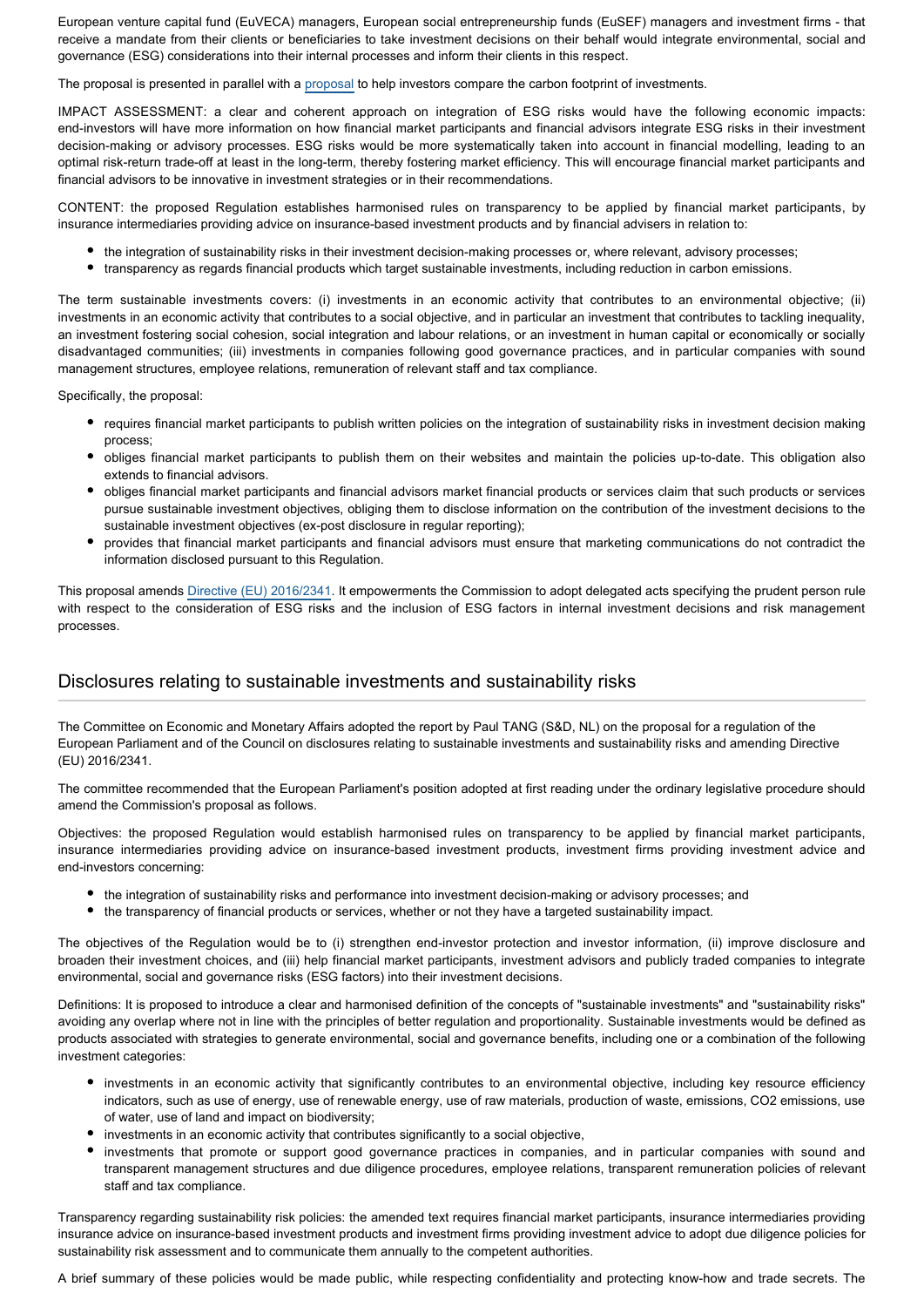disclosure requirement would be proportionate to the size and systemic importance of the entity.

Credit institutions and insurance companies should also have policies in place to integrate sustainability risks into their investment and credit risk management processes.

Financial market participants and insurance intermediaries should ensure that the detection and management of sustainability risks is sufficiently integrated into their due diligence processes and investment decision-making, so that investors are required to avoid or mitigate ESG factors, explain them and publish them in written form on their websites.

The Commission would adopt delegated acts to lay down a comprehensive and mandatory framework setting out minimum standards for written policies and due diligence processes, as well as guidance on disclosure requirements and on how to the proportionality principle is to be applied.

Transparency in periodical reports: financial market participants offering financial products or services should provide a description in audited and integrated reports, conducted at least annually and containing both financial and non-financial information, the overall impact and performance of the financial product or service in terms of sustainability, using harmonised and comparable sustainability risk indicators.

Publicly traded companies should include in their annual financial statements and consolidated financial statements a description of how they have integrated sustainability performance and risks into their management processes and investment strategy.

The amended text invites the European Banking Authority (EBA) to investigate the feasibility and appropriateness of introducing technical criteria for the Supervisory Review and Evaluation Process (SREP) of risks related to exposures to activities associated mainly with environmental, social and governance (ESG) objectives.

## Disclosures relating to sustainable investments and sustainability risks

The European Parliament adopted by 508 votes to 24, with 19 abstentions, a legislative resolution on the proposal for a regulation of the European Parliament and of the Council on disclosures relating to sustainable investments and sustainability risks and amending Directive (EU) 2016/2341.

The European Parliaments position adopted at first reading under the ordinary legislative procedure amended the Commission proposal as follows:

#### Transparency obligations for the publication of sustainability information

The amended Regulation lays down the obligation on the financial market participants and financial advisers which provide investment advice or insurance advice with regard to IBIPs respectively, regardless the design of the financial products and the target market, to publish written policies on the integration of sustainability risks and ensure the transparency of the integration of sustainability risks.

The Regulation shall maintain the requirements for financial market participants and financial advisors to act in the best interests of investors by exercising due diligence before making the investment. It would also require financial market participants to integrate into their procedures and continuously assess not only all relevant financial risks, but also all sustainability risks that could have a significant negative impact on the financial performance of an investment and an advisory, respectively.

Therefore, under the proposed Regulation, financial market participants and financial advisors shall specify in their policies how they integrate these risks and publish these policies. Where they do not take into account the adverse impacts of investment decisions on sustainability factors, they shall publish on their website clear information on why they do not, including, where appropriate, information on whether and when they intend to take these negative impacts into account.

The proposed Regulation also requires financial market participants to:

- include in their remuneration policies information on how their remuneration policies are consistent with the integration of sustainability risks and publish this information on their website;

- include in the published pre-contractual information how sustainability risks are integrated into their investment decisions and the result of the assessment of the likely impact of sustainability risks on the performance of financial products;

- publish information on how environmental or social characteristics are respected when a financial product promotes, among other characteristics, environmental or social characteristics, or a combination of these characteristics;

- publish, where a financial product aims to reduce carbon emissions, information including the low-carbon exposure target for achieving the long-term global warming targets set by the Paris Climate Agreement;

- publish information on the methodologies used to assess, measure and monitor the environmental or social characteristics or impact of the sustainable investments selected for the financial product, including data sources;

- describe, in particular in the periodic reports, the overall sustainability impact of the financial product, using relevant sustainability indicators.

#### Competent authorities

Each Member State shall ensure that the competent authorities designated in accordance with sectoral legislation, also monitor compliance with requirements placed by this Regulation on financial market participants and financial advisers. The competent authorities shall have all the supervisory and investigatory powers that are necessary for the exercise of their functions under this Regulation.

#### Exemptions

This Regulation shall not apply to insurance intermediaries which provide insurance advice with regard to IBIPs and investment firms which provide investment advice that are enterprises irrespective of their legal form, including natural persons or self-employed persons, provided that they employ fewer than three persons.